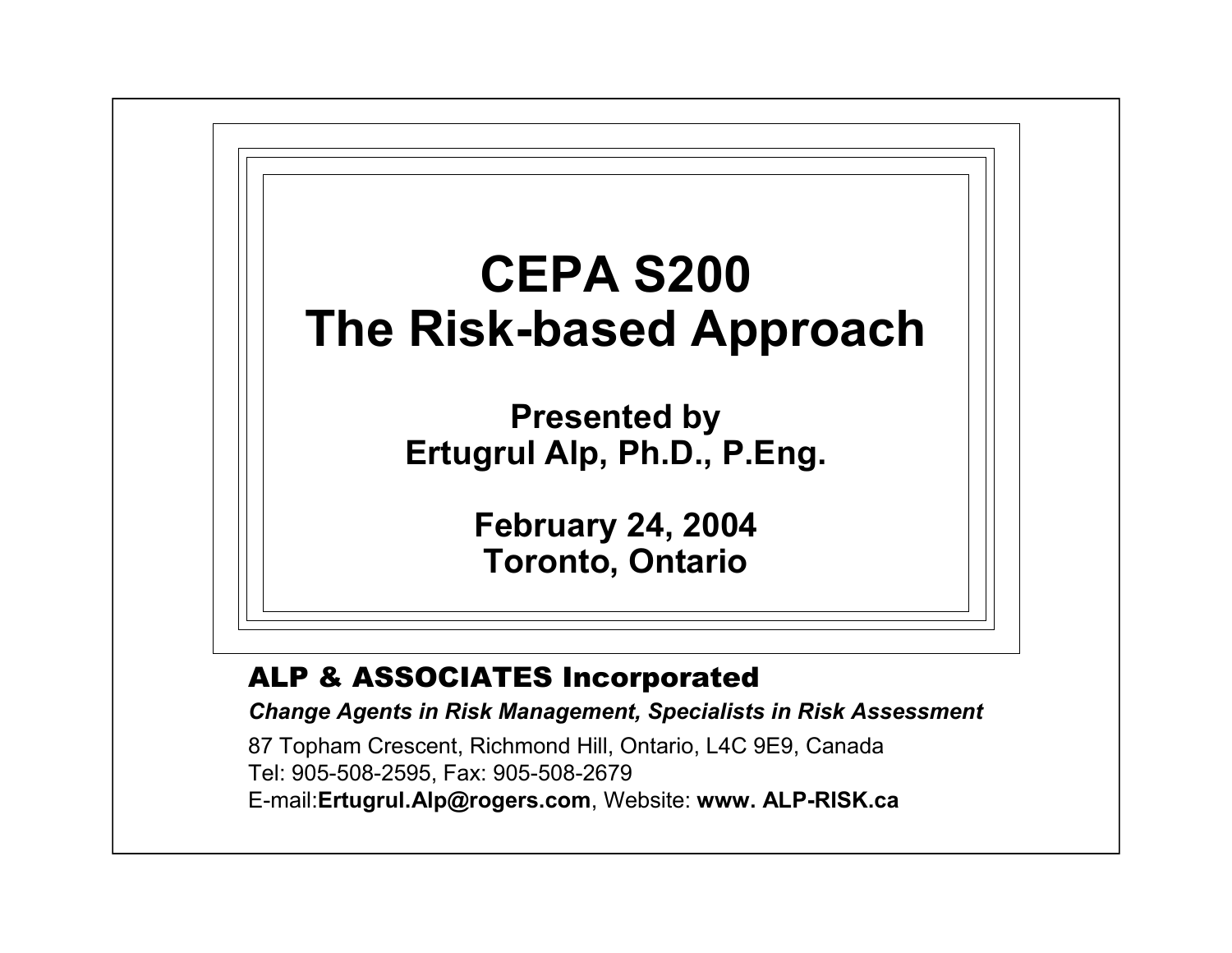## **Objectives**

- ¾ Describe
	- $\rightarrow$  Principles of risk-based management
	- $\rightarrow$  How CEPA S200 fits with risk-based management
	- $\rightarrow$  Risk assessment as a tool for meeting and exceeding the regulatory intent
- $\triangleright$  Provide further thoughts on what the future might bring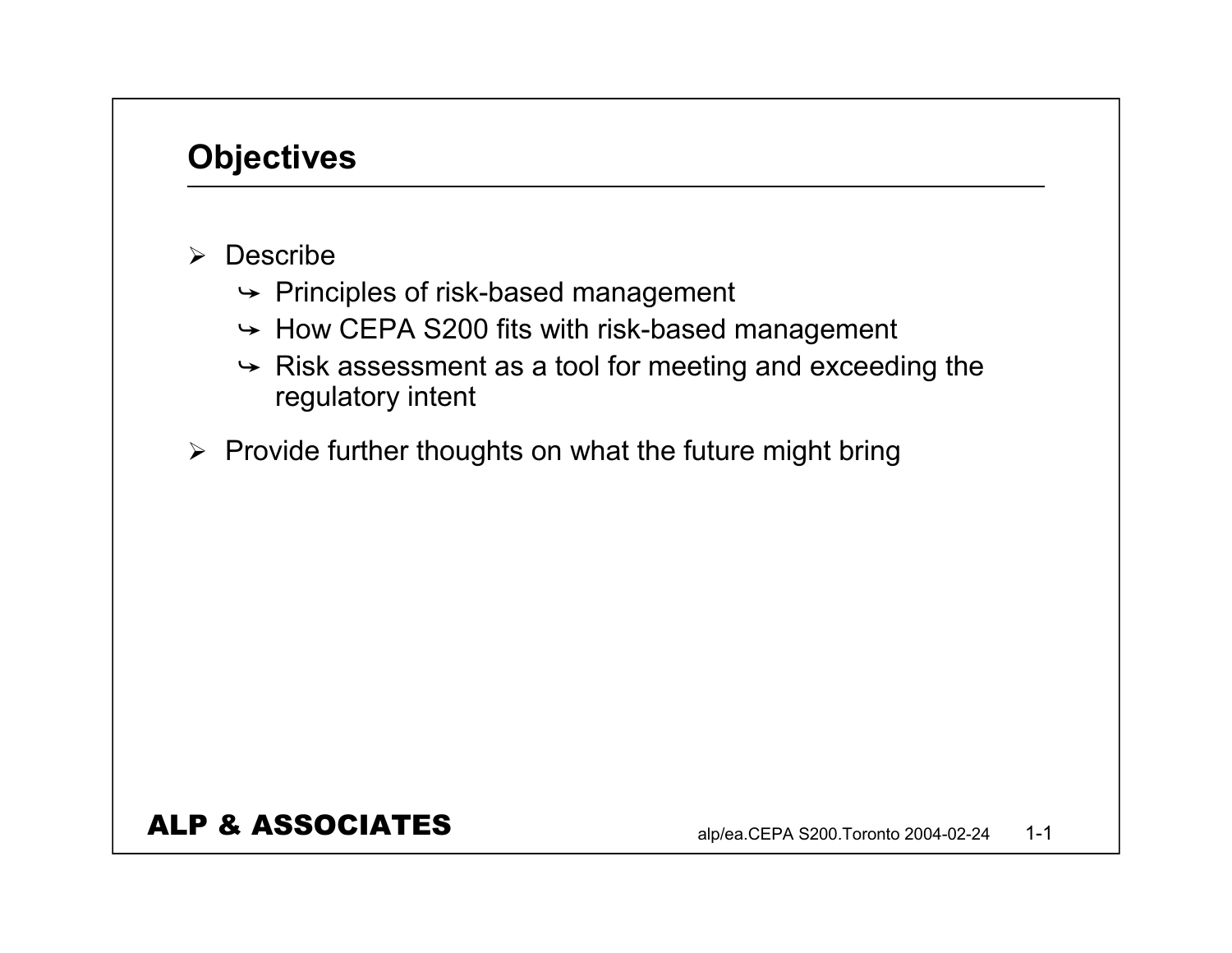## **Risk and Risk-based Management**

- $\triangleright$  The concept of risk includes five components:
	- $\rightarrow$  Hazard inherent in an activity otherwise deemed beneficial
	- $\rightarrow$  An undesirable event, which brings out the hazard
	- $\rightarrow$  Adverse consequence of the undesirable event
	- $\rightarrow$  Uncertainty of whether the undesirable event will happen or not (likelihood)
	- $\rightarrow$  Perception about the combination of the above
- $\triangleright$  We base our decisions on perception.
- ¾ Accurate understanding of the inherent hazards, and consequences and likelihood of undesirable events, will lead to:
	- $\rightarrow$  more balanced perceptions;

and hence to:

 $\rightarrow$  better decisions in "managing that activity" (synonymous with "managing the risks of that activity").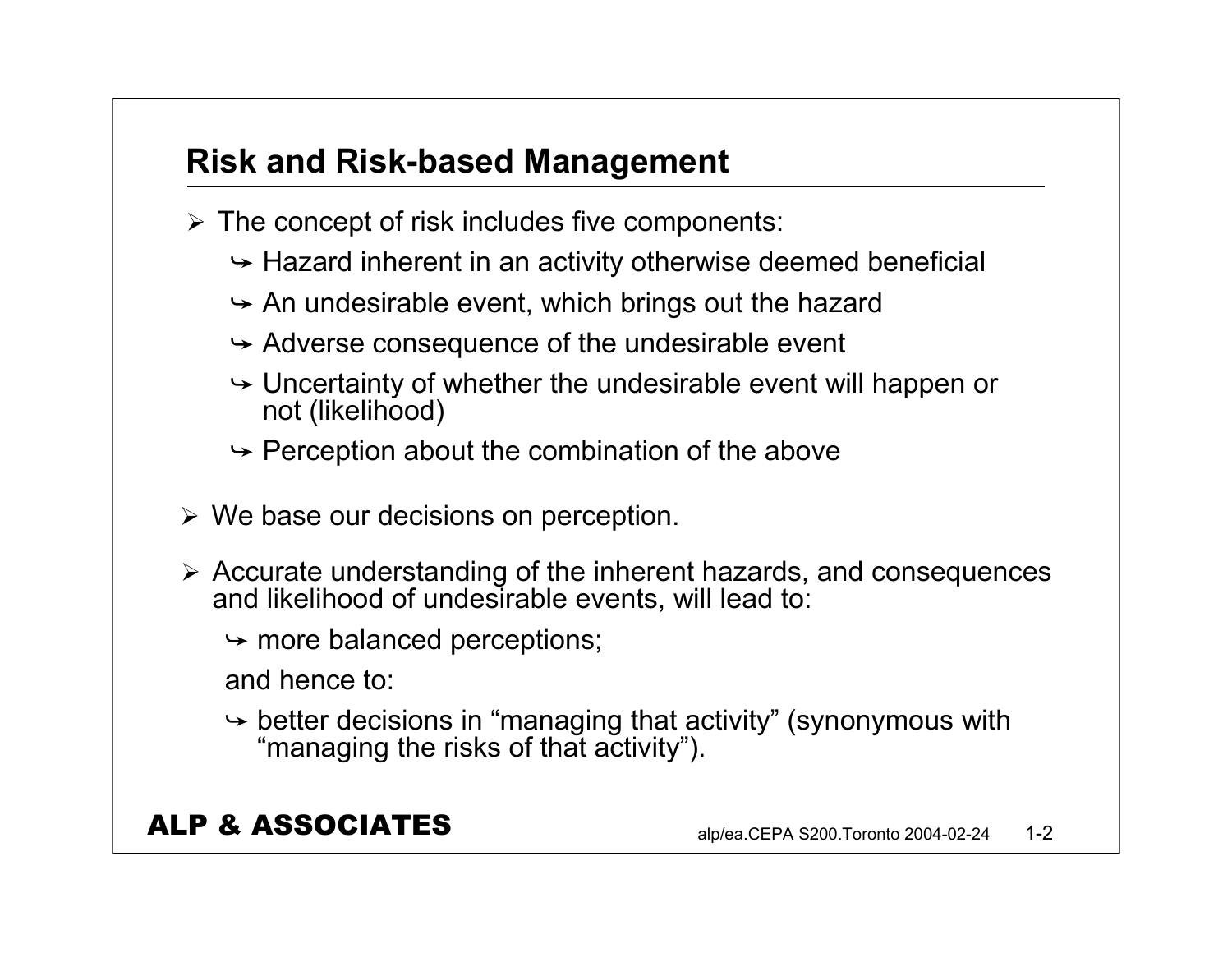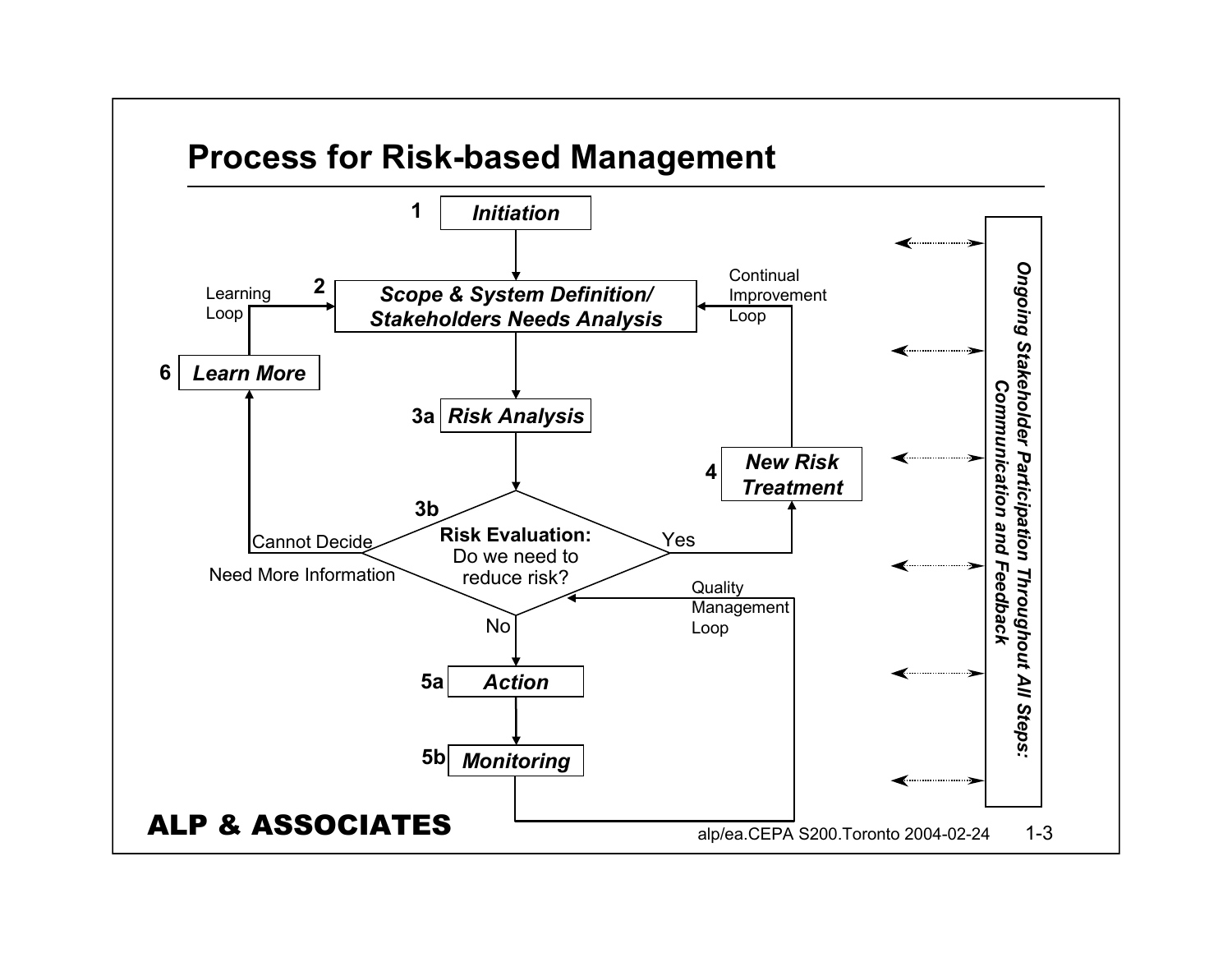## **Risk Treatment as Part of Risk-based Management**

- $\triangleright$  For a given "system" (e.g., an industrial plant, with its "risk treatment" practices, including process safety management practices and emergency preparedness)
	- $\div$  If risk "analysis and evaluation" indicates that the risk is too high, then additional "risk treatment" measures are considered
		- $\rightarrow$  In this context, additional "risk treatment" could include
			- $\cdot \cdot$  revised operating procedures (prevention),
			- $\div$  improved design standards (prevention),
			- $\clubsuit$  more stringent emergency response training, including improved emergency response plans (mitigation),
			- $\Leftrightarrow$  etc.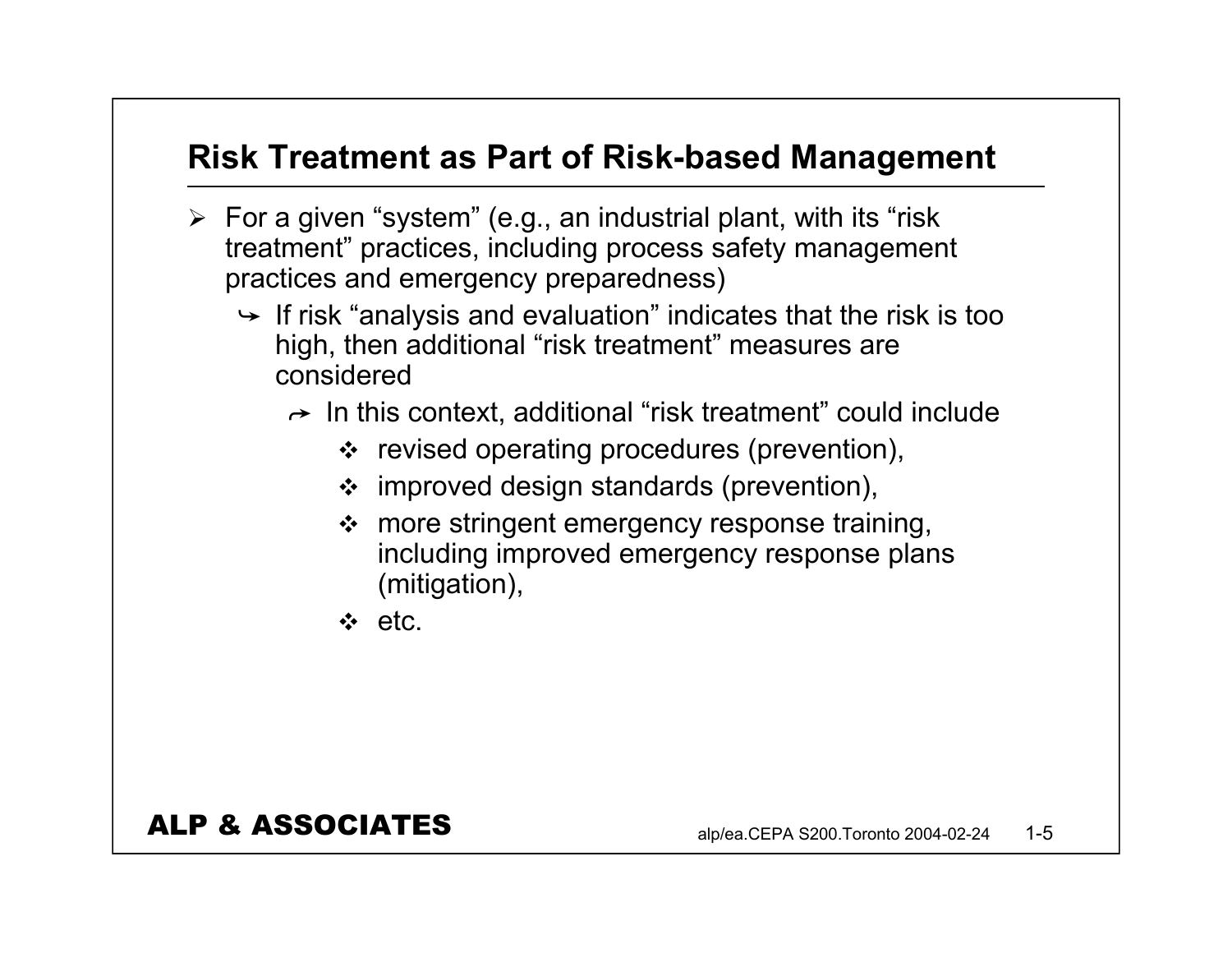## **CEPA Section 200 -**

- $\triangleright$  The focal points of CEPA S200 are:
	- $\rightarrow$  Prevention
	- $\rightarrow$  Emergency response
- $\triangleright$  The focus, therefore, is on "risk treatment"
- $\triangleright$  However, that is not all:
	- $\rightarrow$  A "risk analysis and evaluation" tool is incorporated
	- $\rightarrow$  There are "risk monitoring" provisions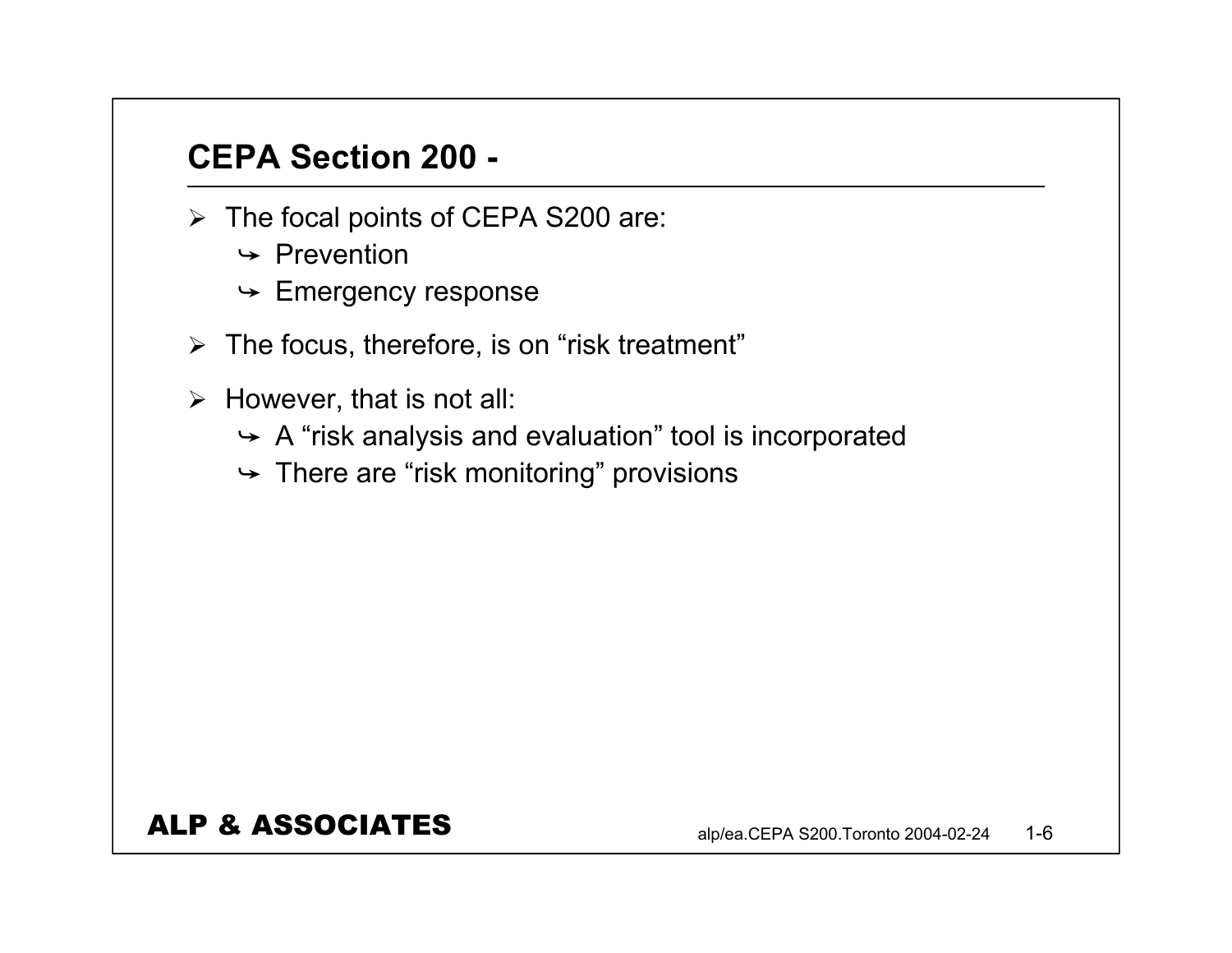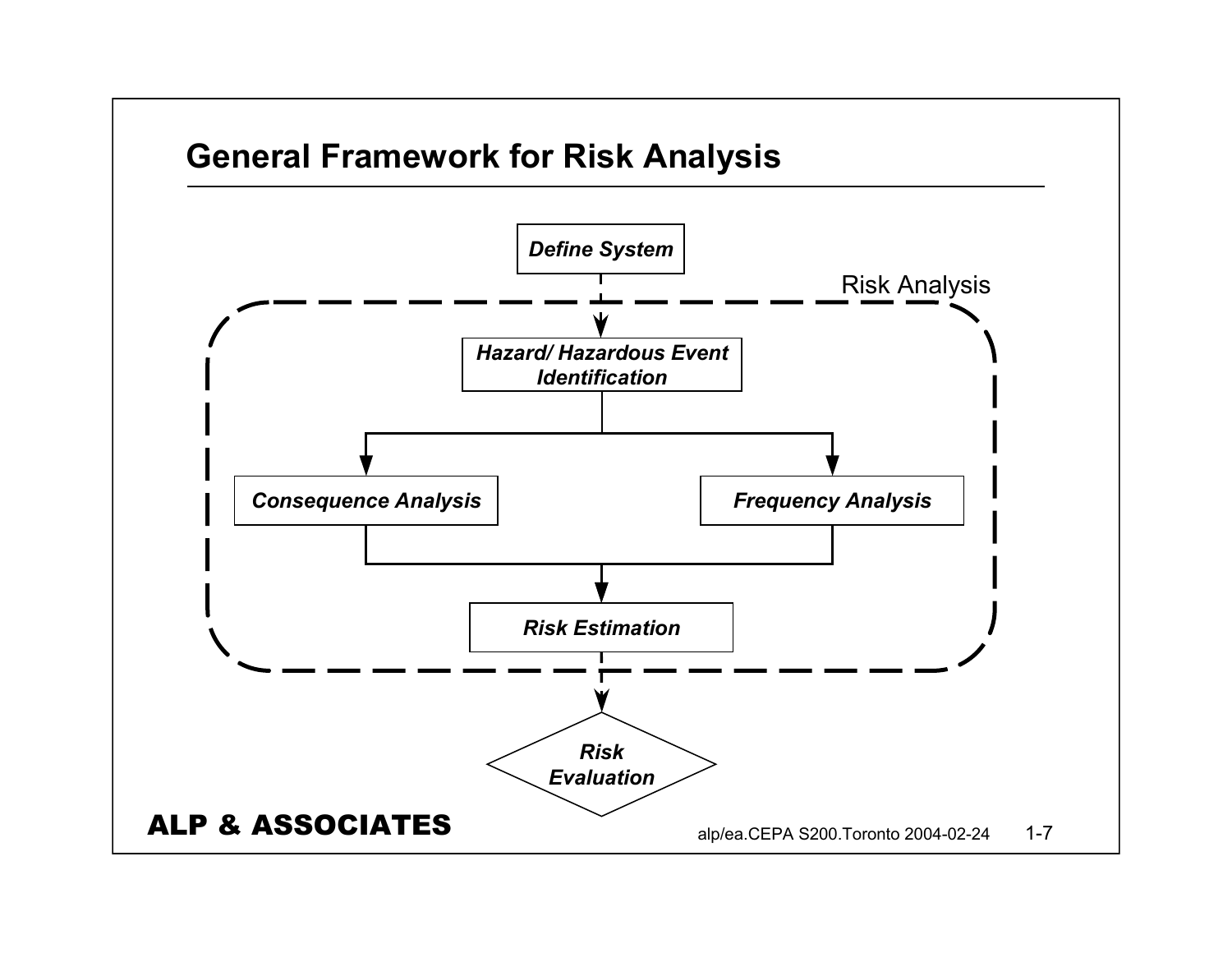## **Typical Risk Analysis and Presentation Tools**

- $\blacktriangleright$  Hazard/ Hazardous Event Identification
	- $\rightarrow$  Checklist
	- $\rightarrow$  Screening Level
	- $\rightarrow$  What-if
	- $\div$  HAZOP
	- $\div$  FMEA
	- $\rightarrow$ …

 $\div$  FTA

 $\div$  ETA

OR

¾ Modelling Tools

ALP & ASSOCIATES

Corro sion

OR

Broken<br>Line

Collis ion

OR

OR

<sup>O</sup>

OR R

Erosi on

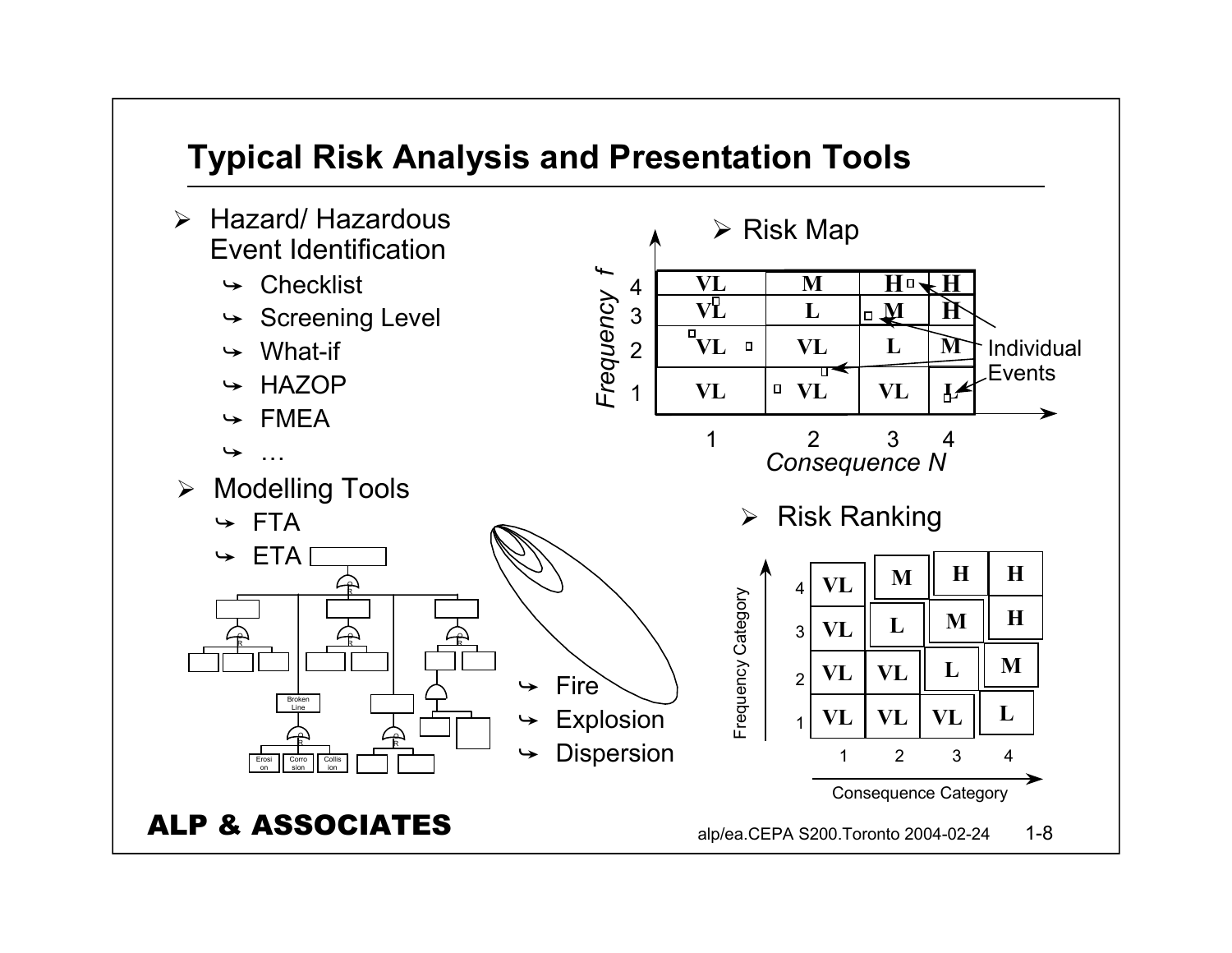## **Risk Analysis Techniques**

- ¾ Risk analysis and evaluation can take place at different levels of detail.
- ¾ A *hierarchy* of risk analysis tools are available, depending on the requirements at hand:
	- $\rightarrow$  Qualitative Techniques (Checklists, Screening Level Risk Analysis, What If, HAZOP, FMEA, FTA, ETA)
	- $\rightarrow$  Semi-Quantitative (Index/Matrix) Methods
	- $\rightarrow$  Quantitative Risk Analysis (QRA FTA, ETA, Fire/ Explosion/ Dispersion Modelling, Vulnerability Modelling, Probit Techniques)
- $\triangleright$  Use of a hierarchical approach saves time and resources while at the same time ensuring systematic coverage of all facilities for significant hazards.
- ¾ Often, qualitative techniques such as SLRA, HAZOP, etc., are used in conjunction with semi-quantitative matrix methods for priority setting.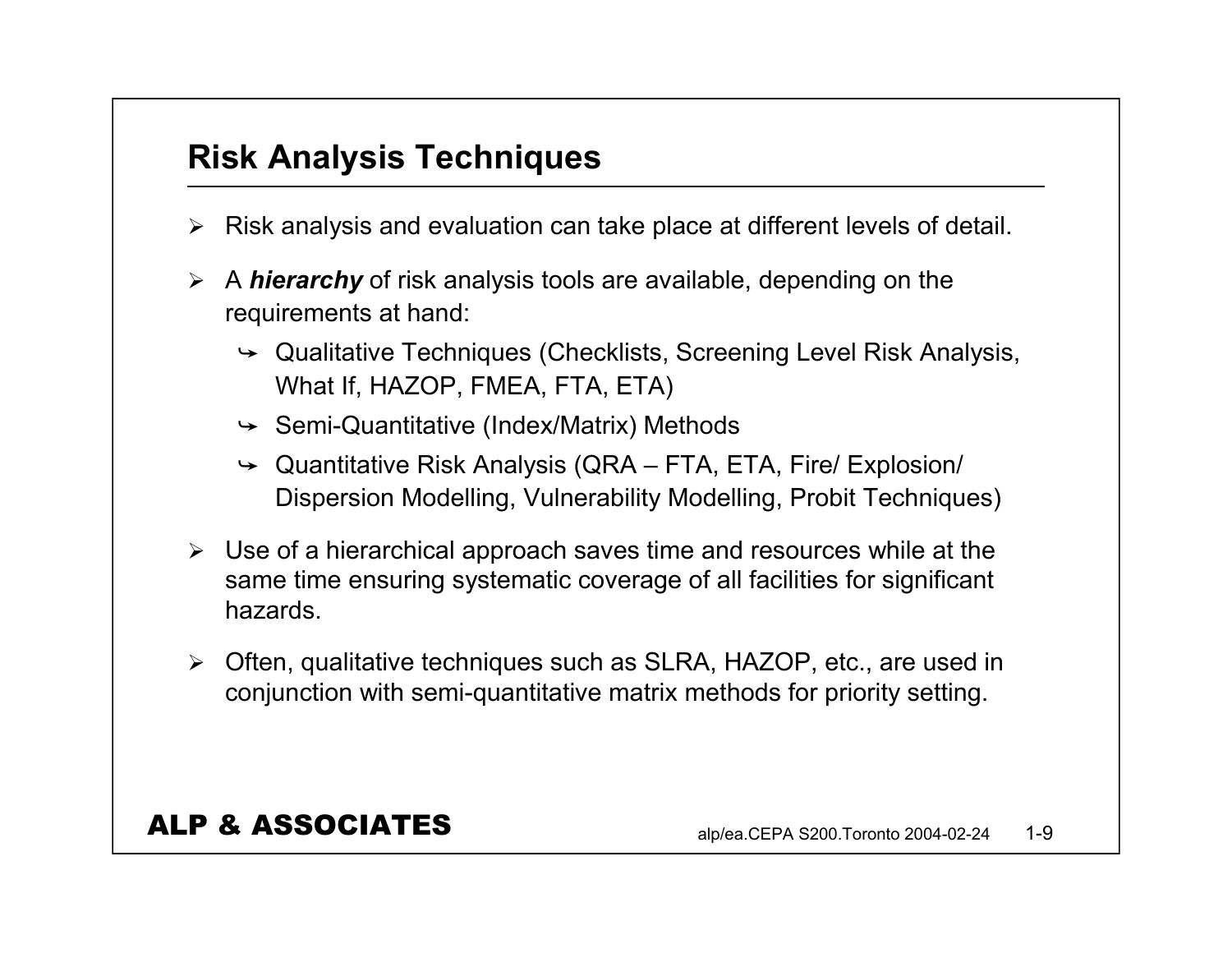### **Typical Output from a SLRA - List of Hazardous Events and Their Risk Ranking**

|                 |                            |                             |                                      |                                                                                                                                   |              | <b>Public</b>  |              |                | Env.           |           |                           | Empl.          |                  |                | Prod.                          |           |                |                | Cap.Equ.  |                |                | Mark.Shr  |                                                                                |                                                                                                                                                                       |
|-----------------|----------------------------|-----------------------------|--------------------------------------|-----------------------------------------------------------------------------------------------------------------------------------|--------------|----------------|--------------|----------------|----------------|-----------|---------------------------|----------------|------------------|----------------|--------------------------------|-----------|----------------|----------------|-----------|----------------|----------------|-----------|--------------------------------------------------------------------------------|-----------------------------------------------------------------------------------------------------------------------------------------------------------------------|
| Process Section | Process Section            | $\frac{1}{2}$<br>Hazard Id. | Hazardous Events                     | Cause(s)                                                                                                                          | Frequency    | Consequences   | Rsk          | Frequency      | Consequences   | Risk      | Frequency                 | Consequences   | Rsk              | Frequency      | Consequences                   | Risk      | Frequency      | Consequences   | Risk      | Frequency      | Consequences   | Risk      | Safe-<br>guards                                                                | <b>Actions</b>                                                                                                                                                        |
| $\mathbf{1}$    | Natural<br>Gas<br>Supply   | 1.1                         | Fireball and<br>transmission<br>line | Underground<br>Jet flame from pipeline rupture<br>due to corrosion.<br>third party<br>damage with<br>ignition of<br>released gas  | $\mathbf{1}$ | $\overline{4}$ | $\mathbf{L}$ | 2 <sup>1</sup> | 2              | <b>VL</b> | I2                        | $\overline{4}$ | $\boldsymbol{M}$ | $\overline{2}$ | 3                              | L         | 2              | 3              | L         | $\mathbf{1}$   | $\mathbf{1}$   | <b>VL</b> | Work permit<br>system;<br>cathodic<br>protection                               |                                                                                                                                                                       |
|                 |                            | 1.2                         | Fireball and<br>transmission<br>line | Abovegroud<br>Jet flame from pipeline rupture<br>due to corrosion,<br>third party<br>damage, collision<br>with ignition of<br>gas | $\mathbf{1}$ | $\overline{4}$ | L            | 2              | $\overline{2}$ | <b>VL</b> | $\mathbf{I}$ <sub>3</sub> | $\overline{4}$ | H                | $\overline{2}$ | 3                              | L         | $\overline{2}$ | 3              | L         | $\mathbf{1}$   | $\overline{2}$ | <b>VL</b> | Cathodic<br>protection                                                         | Install collision<br>protection at<br>main gas inlet<br>to plant<br>process area.<br>Improve line<br>labelling and<br>develop<br>unique colour<br>code for<br>piping. |
|                 |                            | 1.3                         | Gas release<br>$H2S$ )               | Upstream failure<br>(with traces of to treat gas at<br>source                                                                     | $\mathbf{1}$ | $\overline{2}$ | VL           | 1              | $\overline{2}$ | <b>VL</b> | $\mathbf 1$               | $\overline{2}$ | VL               | $\mathbf{1}$   | 3                              | <b>VL</b> | $\mathbf{1}$   | $\mathbf{1}$   | VL        | $\mathbf{1}$   | $\mathbf{1}$   | VL        |                                                                                | Check<br>possibility of<br>H2S in gas<br>supply                                                                                                                       |
| 2               | Process<br>Steam<br>Supply | 2.1                         | Firebox<br>explosion                 | Insufficient purge<br>and failure of<br>burner<br>management<br>system                                                            | 2            | $\mathbf{1}$   | <b>VL</b>    | 2 <sup>1</sup> | $\mathbf{1}$   | <b>VL</b> | $\mathsf{I}2$             | $\overline{4}$ | M                | $\overline{2}$ | 2                              | <b>VL</b> | $\overline{2}$ | $\overline{2}$ | <b>VL</b> | $\overline{2}$ | $\mathbf{1}$   | <b>VL</b> | <b>Burner</b><br>management<br>system<br>(fireeye, shut-<br>off<br>interlocks) |                                                                                                                                                                       |
|                 |                            | 2.2                         | Steam drum<br><b>BLEVE</b>           | Material failure                                                                                                                  | $\mathbf{1}$ | $\mathbf{1}$   | <b>VL</b>    | 1 <sup>1</sup> | $\mathbf{1}$   | <b>VL</b> | 1                         | 3              | <b>VL</b>        |                | $\overline{c}$<br>$\mathbf{1}$ | <b>VL</b> | $\mathbf{1}$   | $\overline{2}$ | <b>VL</b> | $\mathbf{1}$   | 1              | <b>VL</b> | Inspections<br>before<br>installations:<br><b>NDT</b> testing                  |                                                                                                                                                                       |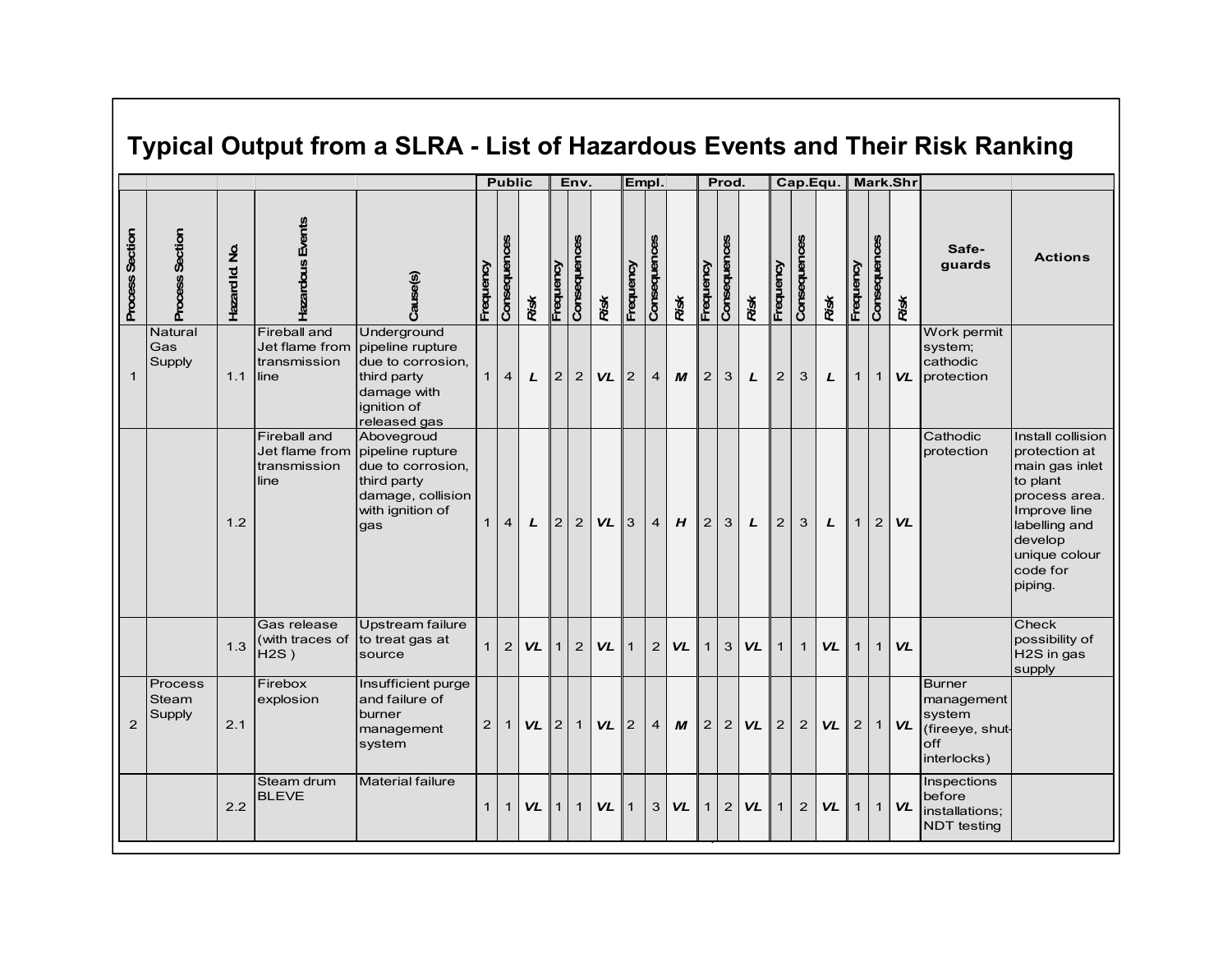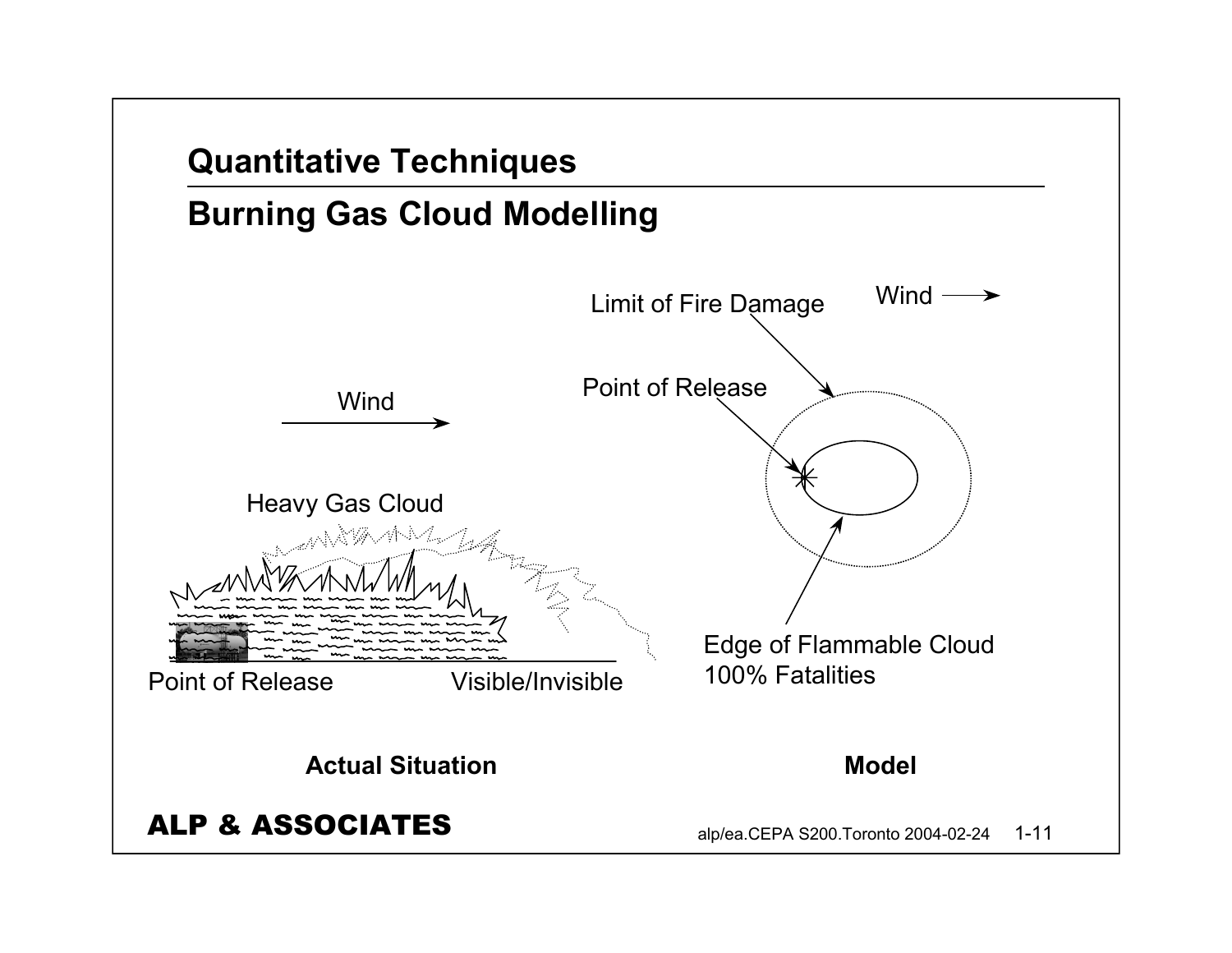## **CEPA Section 200**

- $\triangleright$  The risk analysis and evaluation tool incorporated into the CEPA S200
	- $\rightarrow$  Checklist of hazardous materials, with specified threshold quantities
- $\triangleright$  The threshold quantities provide a basis for evaluating whether an emergency plan is needed for the purposes of the legislation

### ALP & ASSOCIATES

2442 Canada Gazette Part I August 10, 2002

#### **ENVIRONMENTAL EMERGENCY REGULATIONS**

**SCHEDULE 1** (section 2, subsection 3(1), paragraph 4(3)(b), subsection 4(5), paragraphs  $5(3)(b)$  and  $6(b)$  and subsection  $8(1)$ )

#### **LIST OF SUBSTANCES**

|     |                                | Column 1                               | Column <sub>2</sub>             |  |  |
|-----|--------------------------------|----------------------------------------|---------------------------------|--|--|
| th  | <b>CAS</b> Registry<br>Number* | Substance                              | Minimum<br>Quantity<br>(tonnes) |  |  |
|     | 50-00-0                        | formaldehyde, solution                 | 6.80                            |  |  |
|     | 57-14-7                        | 1,1-dimethylhydrazine                  | 6.80                            |  |  |
|     | 60-29-7                        | ethyl ether (diethyl ether)            | 4.50                            |  |  |
|     | 60-34-4                        | methylhydrazine (monomethyl hydrazine) | 6.80                            |  |  |
|     | 67-66-3                        | chloroform (trichloromethane)          | 9.10                            |  |  |
|     | 71-43-2                        | benzene                                | 10.00                           |  |  |
|     | 74-82-8                        | methane                                | 4.50                            |  |  |
| е а | 74-83-9                        | methyl bromide                         | 2.27                            |  |  |
| ıng | 74-84-0                        | ethane                                 | 4.50                            |  |  |
|     | 74-85-1                        | ethylene                               | 4.50                            |  |  |
|     | 74-86-2                        | acetylene                              | 4.50                            |  |  |
| İS  | 74-87-3                        | methyl chloride                        | 4.50                            |  |  |
|     | 74-88-4                        | methyl iodide                          | 4.50                            |  |  |
|     | 74-89-5                        | methylamine                            | 4.50                            |  |  |
|     | 74-90-8                        | hydrogen cyanide (hydrocyanic acid)    | 1.13                            |  |  |
|     | 74-93-1                        | methyl mercaptan                       | 4.50                            |  |  |
|     | 74-98-6                        | propane                                | 4.50                            |  |  |
|     | 74-99-7                        | methylacetylene (propyne)              | 4.50                            |  |  |
| S   | 75-00-3                        | ethyl chloride                         | 4.50                            |  |  |
|     | 75-01-4                        | vinyl chloride                         | 4.50                            |  |  |
|     |                                |                                        |                                 |  |  |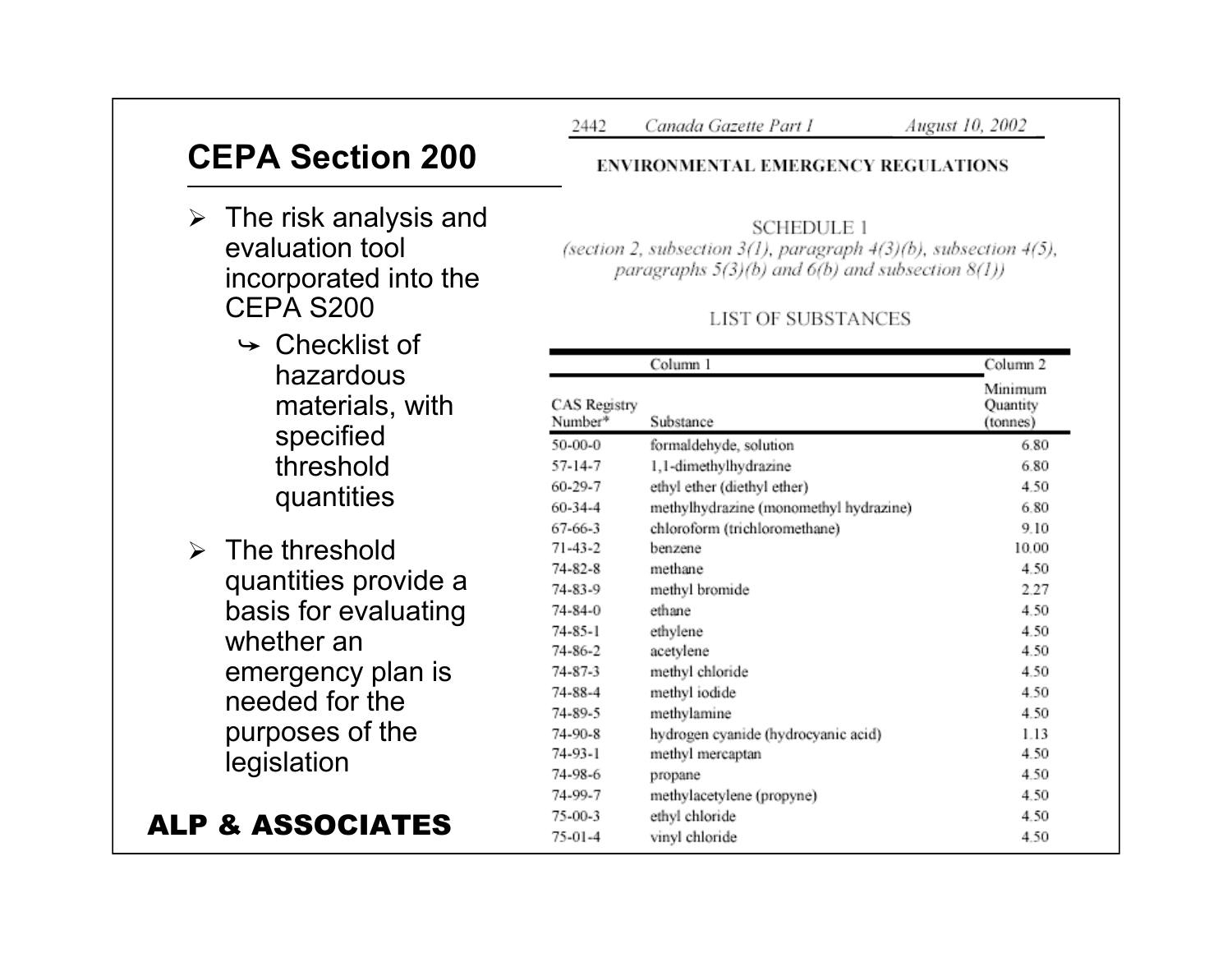## **"Risk" versus "Consequence"**

### ¾ Note:

- ¾ Strictly speaking, the Schedule 1 list of substances is more of a "consequence" analysis tool, rather than "risk"
	- $\rightarrow$  It does not include consideration of the frequency of a hazardous event involving the hazardous material on the list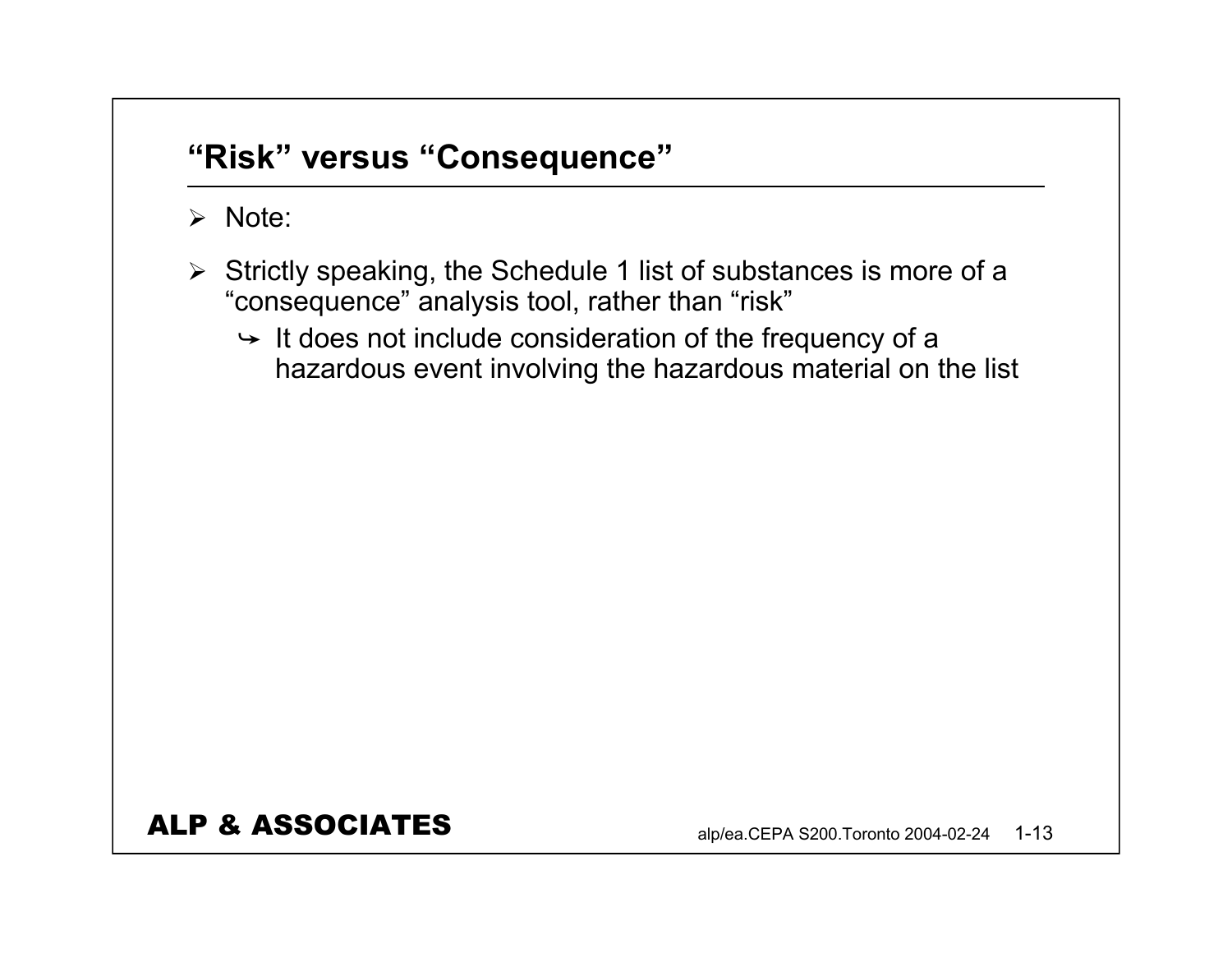## **CEPA S200 - Thresholds**

- $\triangleright$  For the derivation of the thresholds, certain consequence (as opposed to risk) criteria were used (Lacoursiere, 2002).
	- $\rightarrow$  These criteria typically consist of a given damage level at 100 m from the event location, e.g.,
		- $\rightarrow$  for toxic gases, IDLH, or Immediately Dangerous to Life and Health concentration in air
		- $\rightarrow$  for explosions, 3 psi overpressure
	- $\rightarrow$  They follow the US EPA Risk Management Program consequence modeling methodologies for establishing thresholds.
- ¾ Recommendation:
	- $\rightarrow$  It would be useful for companies to understand these criteria, so that, for substances that may not be on the list,
		- $\rightarrow$  they could do their own risk assessment to establish appropriate thresholds, and
		- $\rightarrow$  develop environmental emergency plans for the protection of the public and the environment
		- as part of their efforts of continual improvement, even though there may not be legislative requirements to have such plans.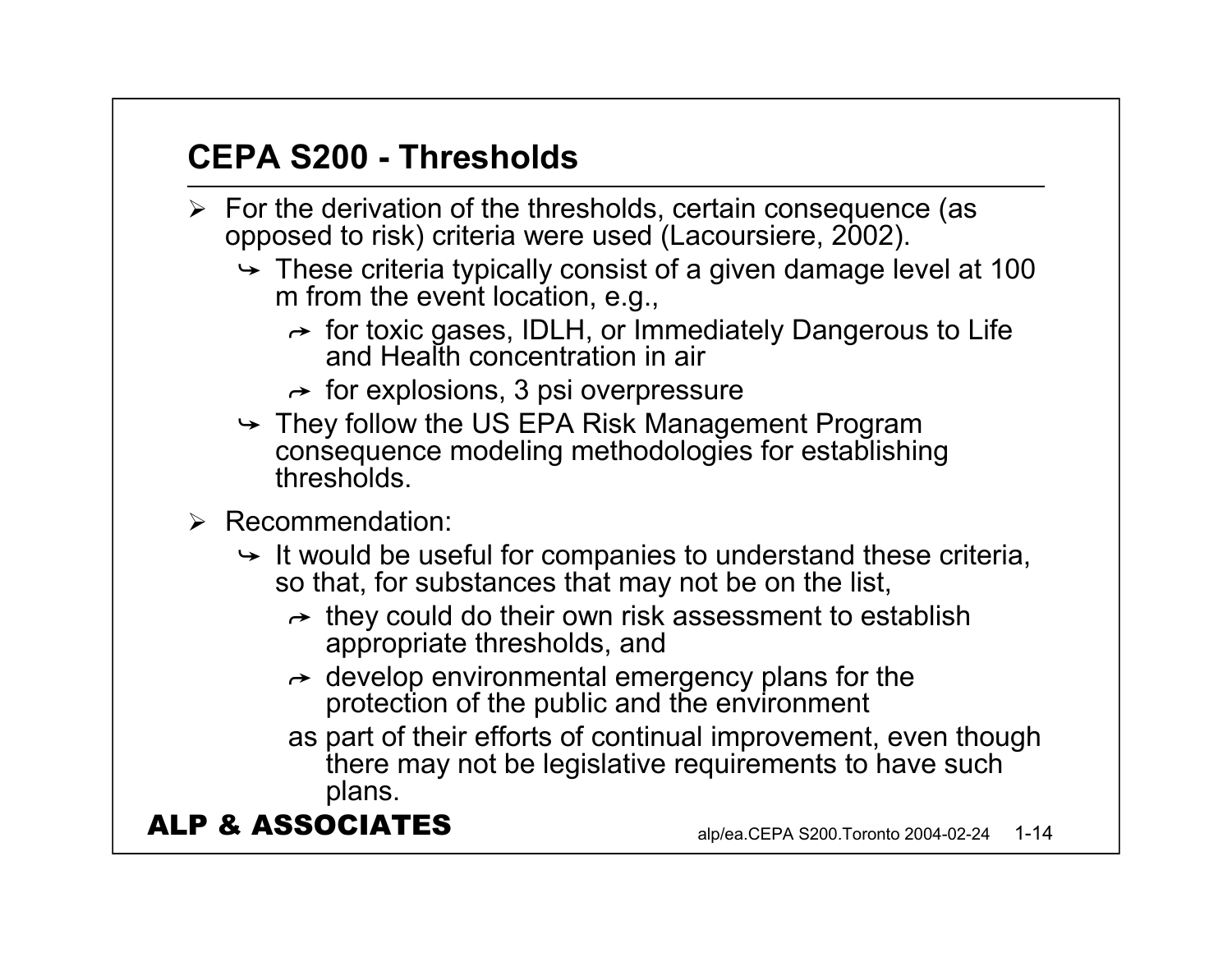## **CEPA S200 –Quality Management and Continual Improvement**

- ¾ The *inspection* provisions in the regulations provide the basis for *monitoring* their implementation, and are part of the quality management loop.
- ¾ *Training* requirements can be considered as additional *risk treatment* measures
- ¾ *Testing* requirements can be considered as additional *risk monitoring* measures

to strengthen the usefulness of the environmental emergency plan.

- ¾ While these training and testing requirements provide learning opportunities for emergency personnel, they do not constitute part of the learning loop for decision-making.
	- $\rightarrow$  Training is part of the continual improvement loop.
	- $\rightarrow$  Testing of the plan is part of the quality management loop where deficiencies as compared to the plan are identified and corrected.
	- $\rightarrow$  If, as part of the testing, weaknesses in the plan or in the capabilities of the responders are identified, then the risk evaluation decision diamond will require additional training and modifications to the plan itself through the continual improvement loop.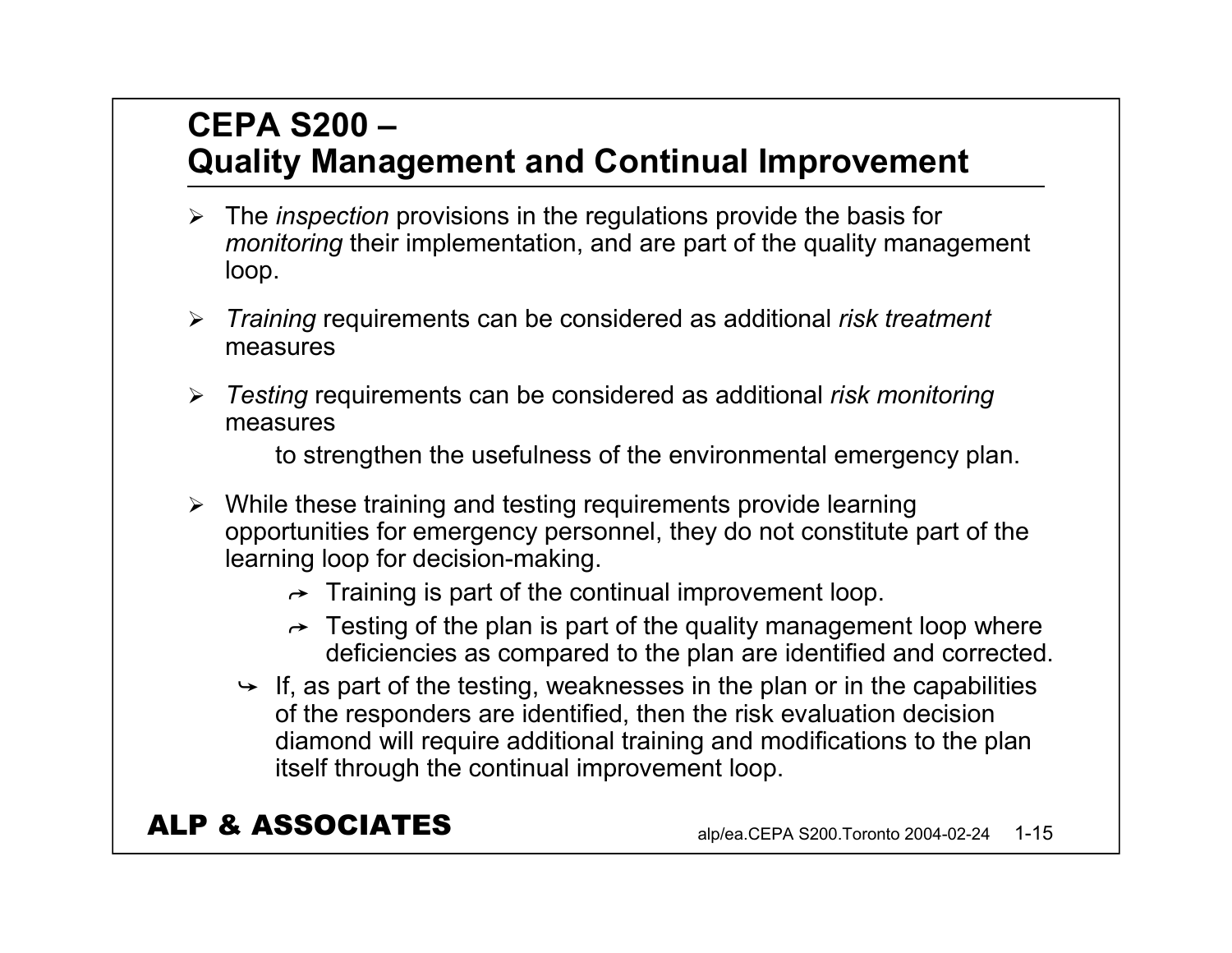## **CEPA S200 – Plan Basis**

- $\triangleright$  The regulations require "the identification of any environmental emergency" to form the basis of the plan.
- $\triangleright$  Identification of the hazardous substance through the Schedule 1 "check"list is not sufficient for this purpose.
	- $\rightarrow$  Further examination of possible scenarios is needed.
- ¾ Recommendation:
	- $\rightarrow$  The hazard/ hazardous event identification methods described earlier in this presentation are likely candidates for this purpose of identifying environmental emergency scenarios to form the basis of the plan.
		- $\rightarrow$  SLRA, HAZOP, What-if, etc.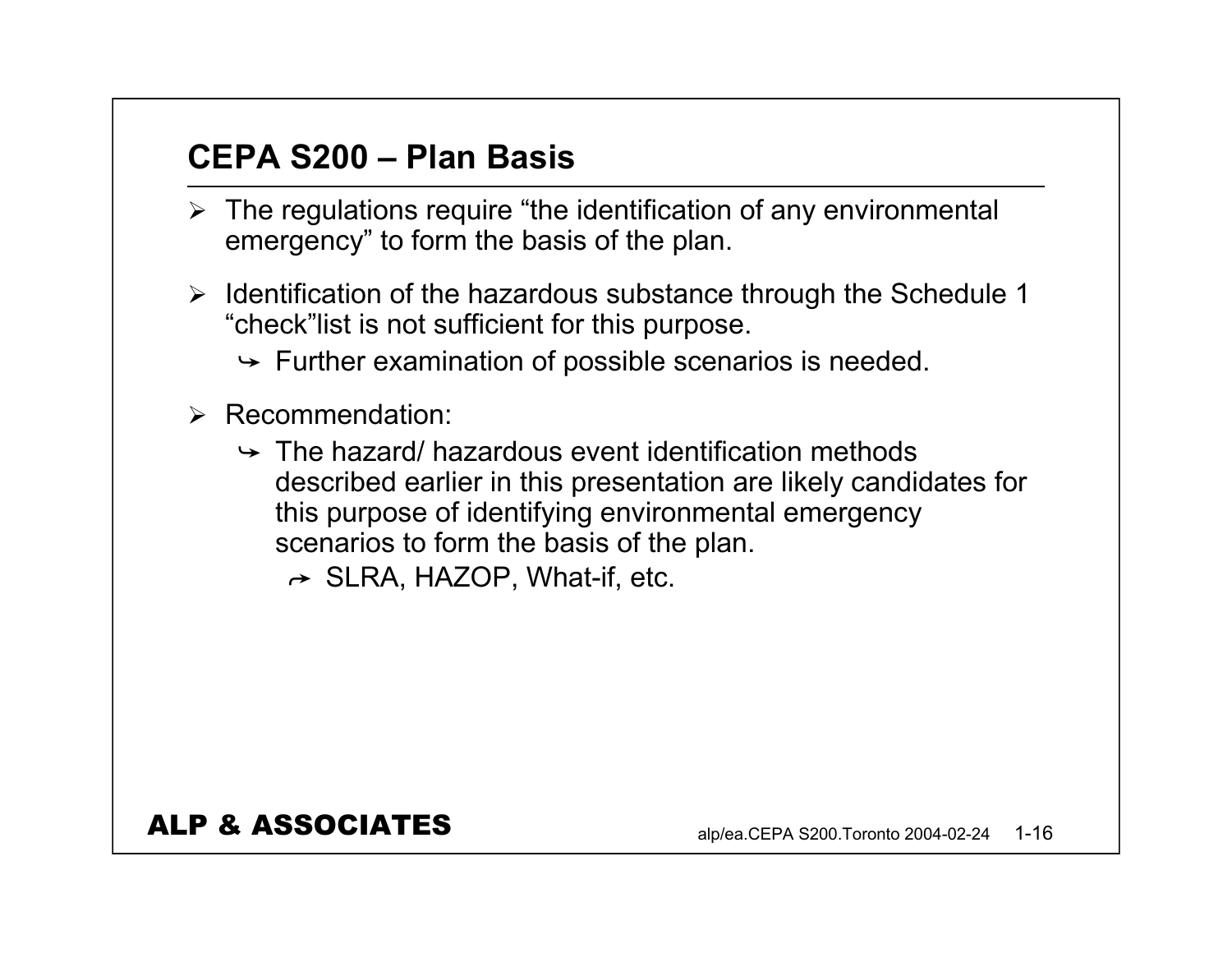## **CEPA S200 – Notification of the public**

- $\triangleright$  The regulations require an environmental emergency plan to include "the measures to be taken to notify members of the public who may be adversely affected by an environmental emergency".
- $\triangleright$  This implies knowledge of the extent of the potential impact zones by the company to form the basis of the plan.
- ¾ Recommendation:
	- $\rightarrow$  The US EPA RMP scenario definitions and consequence modeling methodology would likely be acceptable for this purpose, given the heavy reliance on this methodology in establishing of the CEPA thresholds.
	- $\rightarrow$  Other, more sophisticated consequence analysis techniques are also available, if improved accuracy is desired.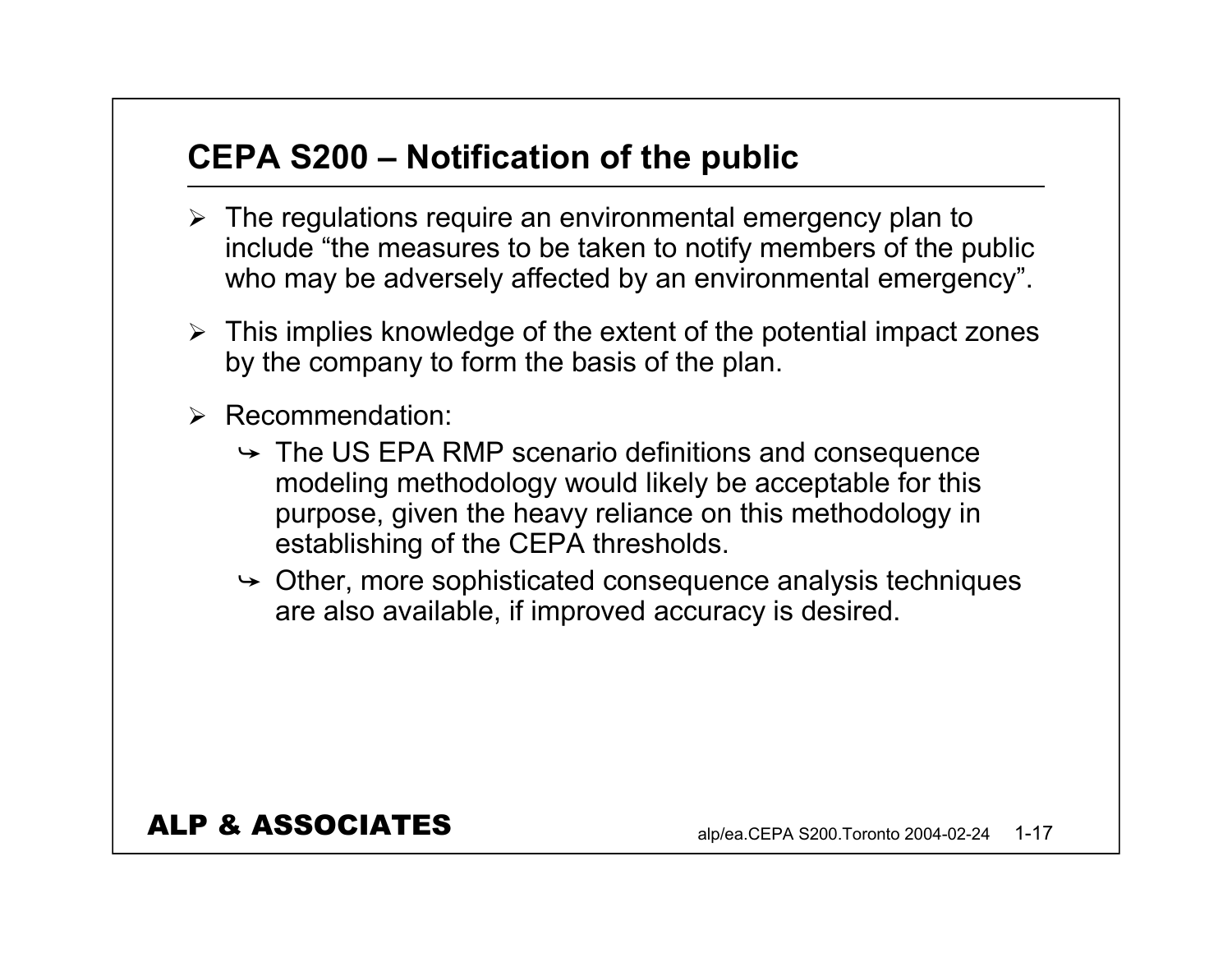## **Further Thoughts**

- $\triangleright$  The prevention provision in the legislation is somewhat new as emergency response plans go.
	- $\rightarrow$  This provision fills a significant gap that existed in Canadian legislation, namely process safety management.
	- $\rightarrow$  The US equivalent of this provision is the OSHA 1992 Process Safety Management regulations.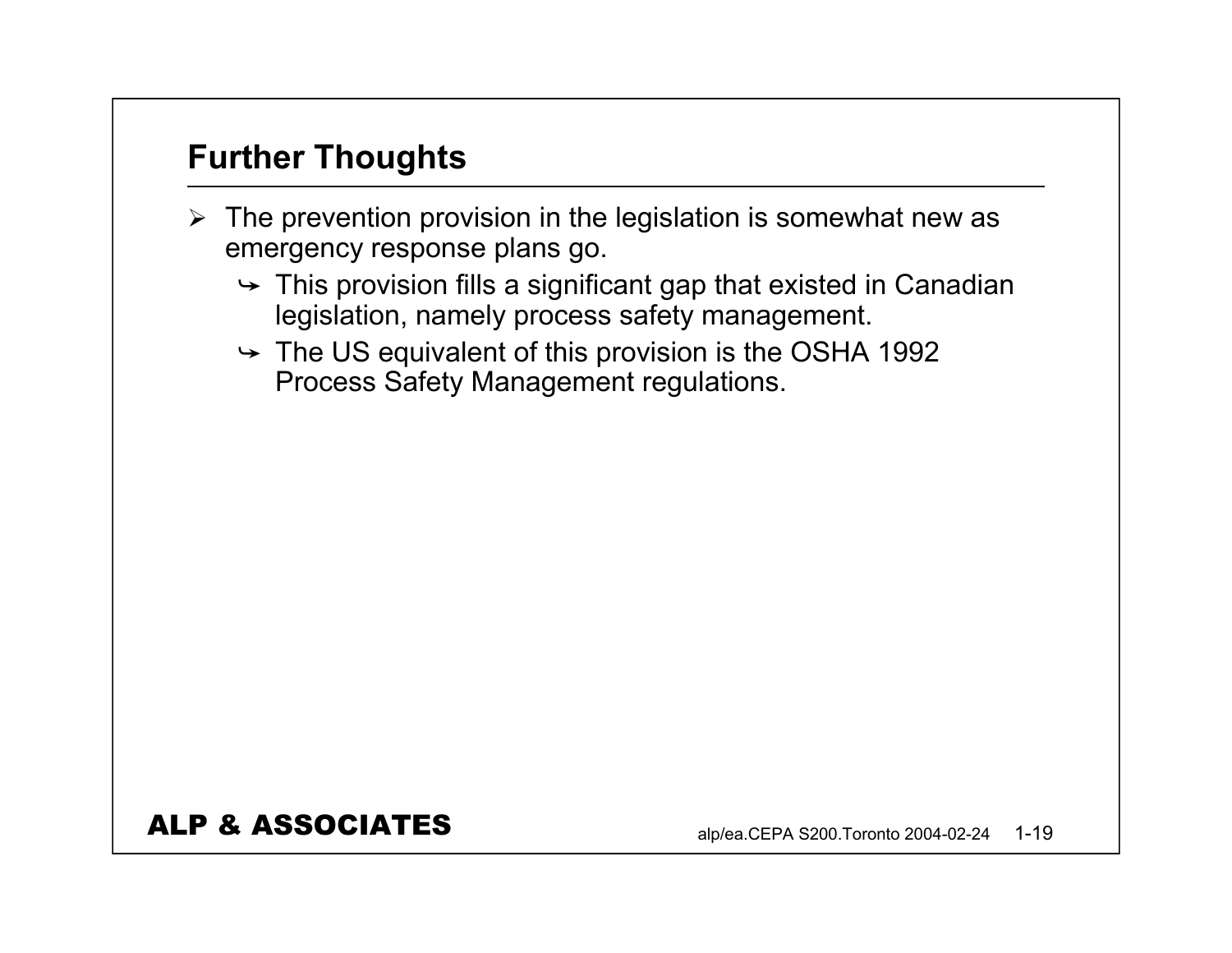## **Further Thoughts - 2**

- ¾ The CEPA Section 200 regulations include public health and safety as a specific focus.
	- $\rightarrow$  A particular concern with environmental emergencies is the potential presence of members of the public that could be in harms way.
	- $\rightarrow$  Presence of the public, in turn, is a strong function of the land use around the facility.
	- $\rightarrow$  Land use planning is generally controlled by municipalities, under certain environmental guidelines set by the provincial environment ministries regarding different types of industries.
	- $\rightarrow$  Typically, the potential for environmental emergencies originating from a facility that has hazardous materials do not factor into land use planning (unless a municipality has its own - very progressive - by-laws in this regard).
	- $\rightarrow$  This issue seems to be "falling through the cracks" between different jurisdictions,
		- $\rightarrow$  Significant gap within the Canadian legislative framework regarding management of risks to public health and safety.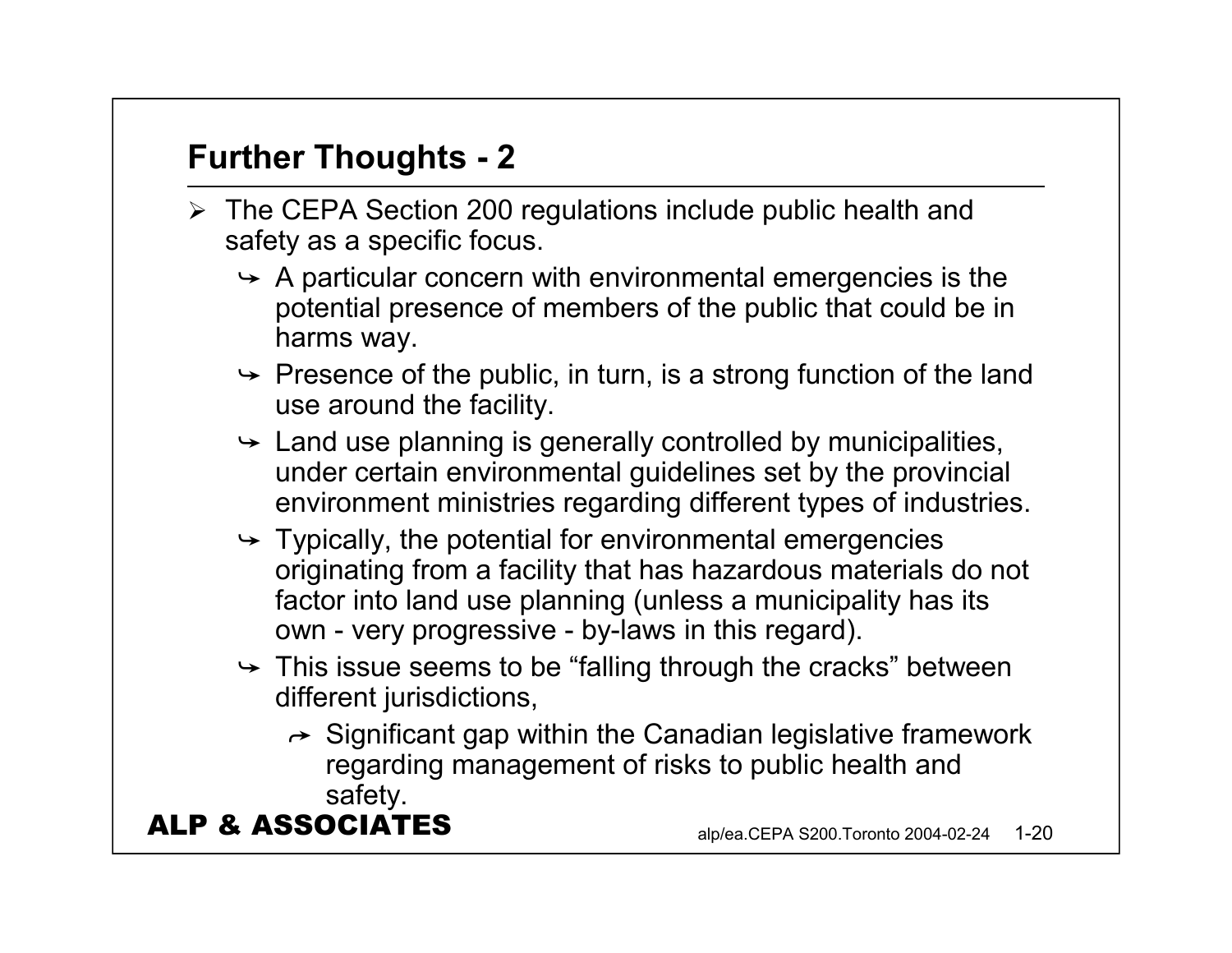